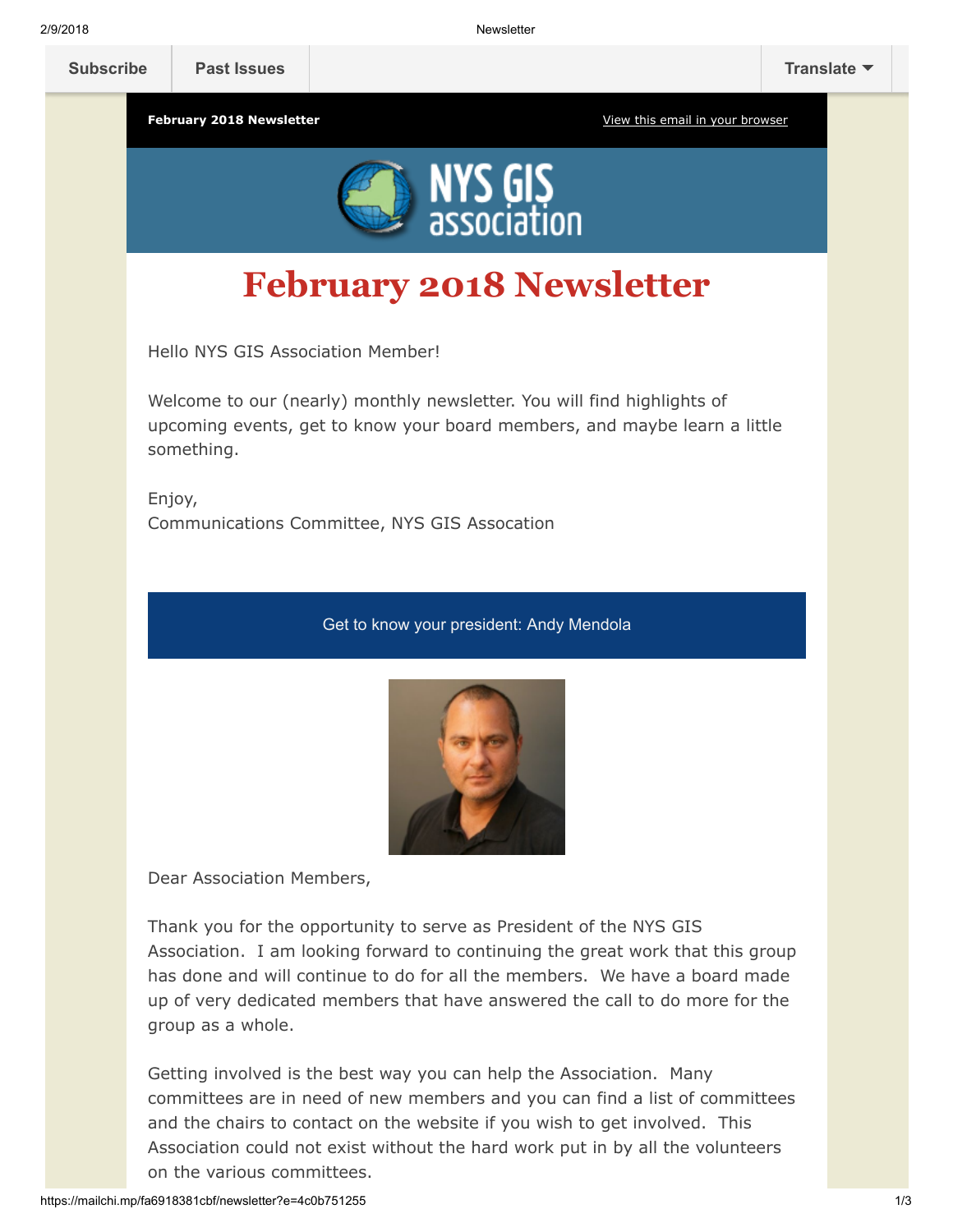| <b>Subscribe</b> | <b>Past Issues</b>                 | WOLK that the committees are nerforming on the hebelf. |
|------------------|------------------------------------|--------------------------------------------------------|
|                  | the membership.<br>A few examples: |                                                        |

- The Association is currently hard at work planning the Geospatial Summit for the fall of 2018 to be held in Skaneateles, NY at the Welch Allyn Lodge.
- The Professional Development Committee is working hard to follow through on their commitment to offer monthly webinars to increase education and learning opportunities for the members.
- Our Communications Committee does an outstanding job of relaying information to the members and keeping the website up to date with all that the Association has going on.

I would love to hear from you should have any questions or concerns. You can always reach me at [andrew.mendola@eagleview.com](mailto:andrew.mendola@eagleview.com).

I look forward to what this year will bring and thank you again for the opportunity to serve all of you in this capacity.

Andrew Mendola President, NYS GIS Association

## Next Webinar: February 21, 12:00 PM - 1:00 PM

We have another exciting Professional Development Webinar for you on

February 21<sup>st</sup>, 12pm-1pm. Our presenter is Patrick Gahagan, a Solution Engineer with ESRI. He will be presenting on "3D and BIM in the ArcGIS [platform: Where we're at, and the big improvements coming". Please join us by](https://nysgisa.clickmeeting.com/3d-and-bim-in-the-arcgis-platform-where-we-re-at-and-the-big-improvements-coming/register) registering today

## Webinars are Recorded

If you missed a webinar or would like to watch one again you can find them on our [YouTube](https://www.youtube.com/user/NYSGISA) channel and on our [website.](https://www.nysgis.net/featured/professional-development-resources/)



Members in the News